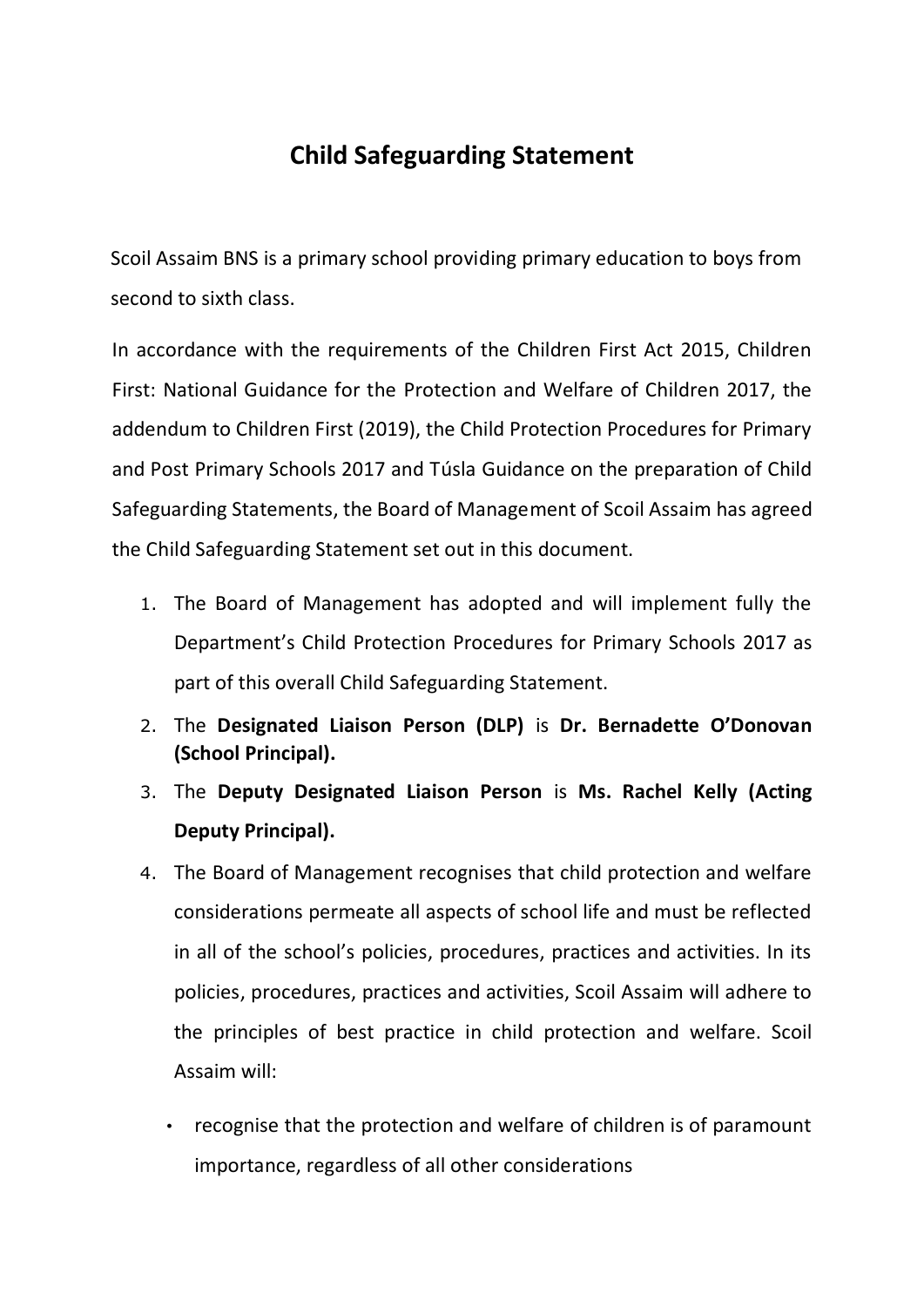- fully comply with its statutory obligations under the Children First Act 2015 and other relevant legislation relating to the protection and welfare of children
- fully co-operate with the relevant statutory authorities in relation to child protection and welfare matters
- adopt safe practices to minimise the possibility of harm or accidents happening to children, and to protect workers from taking unnecessary risks that may leave them open to accusations of neglect or abuse
- develop a practice of openness with parents and will encourage parental involvement in the education of their children
- fully respect confidentiality requirements in dealing with child protection matters

Scoil Assaim will also adhere to the above principles in relation to any adult/pupil with a special vulnerability.

- 5. The following procedures/measures are in place:
	- In relation to any member of staff who is the subject of any investigation in respect of any act, omission or circumstance in respect of a child attending Scoil Assaim, the school adheres to the relevant procedures set out in Chapter 7 of the Child Protection Procedures for Primary and Post-Primary Schools 2017 and to the relevant agreed disciplinary procedures for school staff which are published on the Department of Education (DES) website
	- In relation to the selection or recruitment of staff and their suitability to work with children, the school adheres to the statutory vetting requirements of the National Vetting Bureau (Children and Vulnerable Persons) Acts 2012 and 2016 and to the wider duty of care guidance set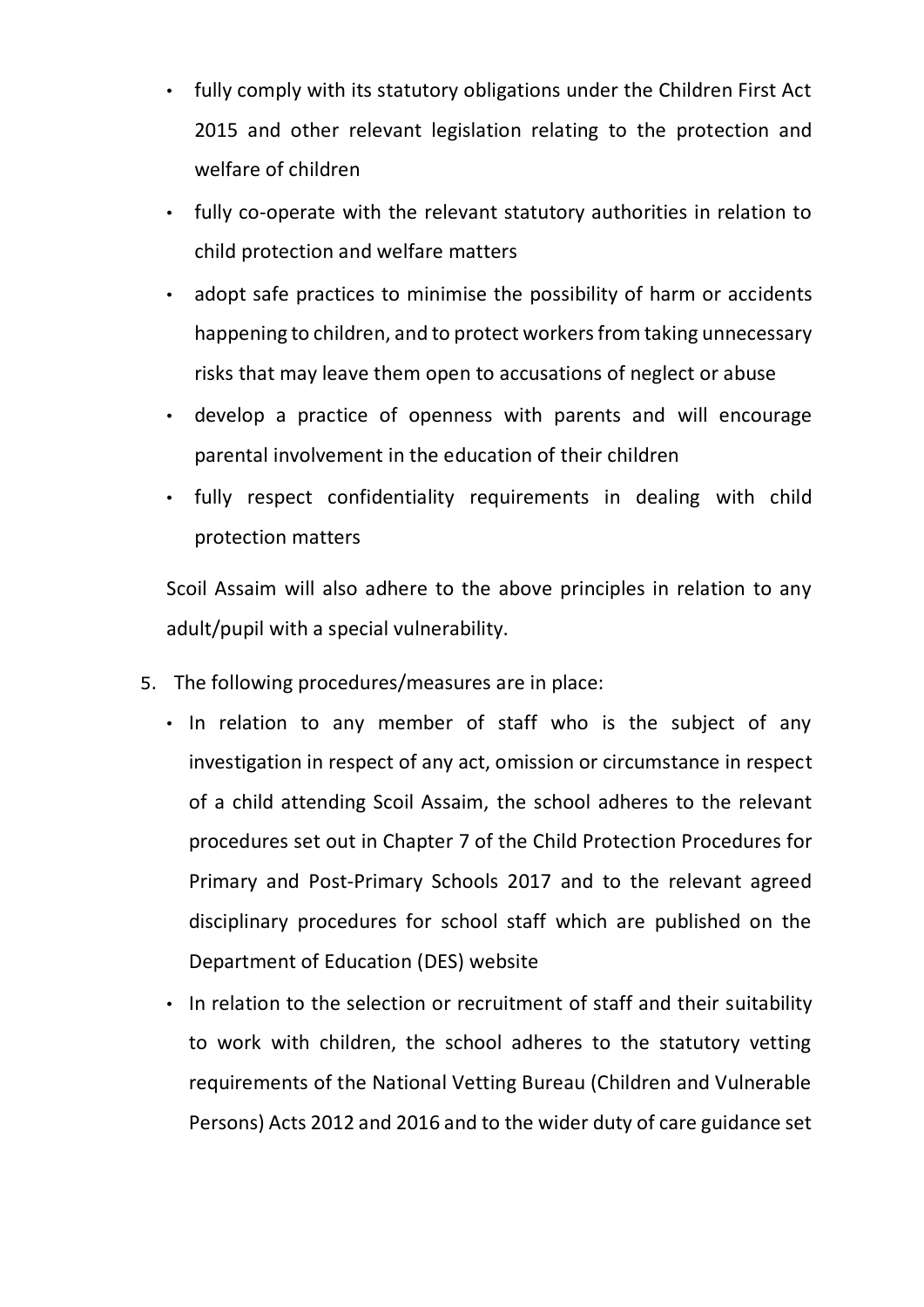out in relevant Garda vetting and recruitment circulars published by the (DES) and available on the DES website

- In relation to the provision of information and, where necessary, instruction and training, to staff in respect of the identification of the occurrence of harm (as defined in the 2015 Act), Scoil Assaim:
	- Has provided each member of staff with a copy of the school's Child Safeguarding Statement
	- Ensures all new staff are provided with a copy of the school's Child Safeguarding Statement
	- Encourages staff to avail of relevant training
	- Encourages Board of Management members to avail of relevant training.
	- Maintains records of all staff and Board member training.
- In relation to reporting of child protection concerns to Túsla, all school personnel are required to adhere to the procedures set out in the Child Protection Procedures for Primary and Post-Primary Schools 2017, including procedures in relation to mandated reporting under the Children First Act 2015
- The Board of Management has appointed Dr. Bernadette O'Donovan, Principal and DLP, as the "relevant person" (as defined in the Children First Act 2015) to be the first point of contact in respect of the child safeguarding statement
- All registered teachers employed by the school are mandated persons under the Children First Act 2015
- In accordance with the Children First Act 2015, and the addendum to Children First (2019), the Board has carried out an assessment of any potential for harm to a child while attending the school or participating in school activities. A written assessment setting out the areas of risk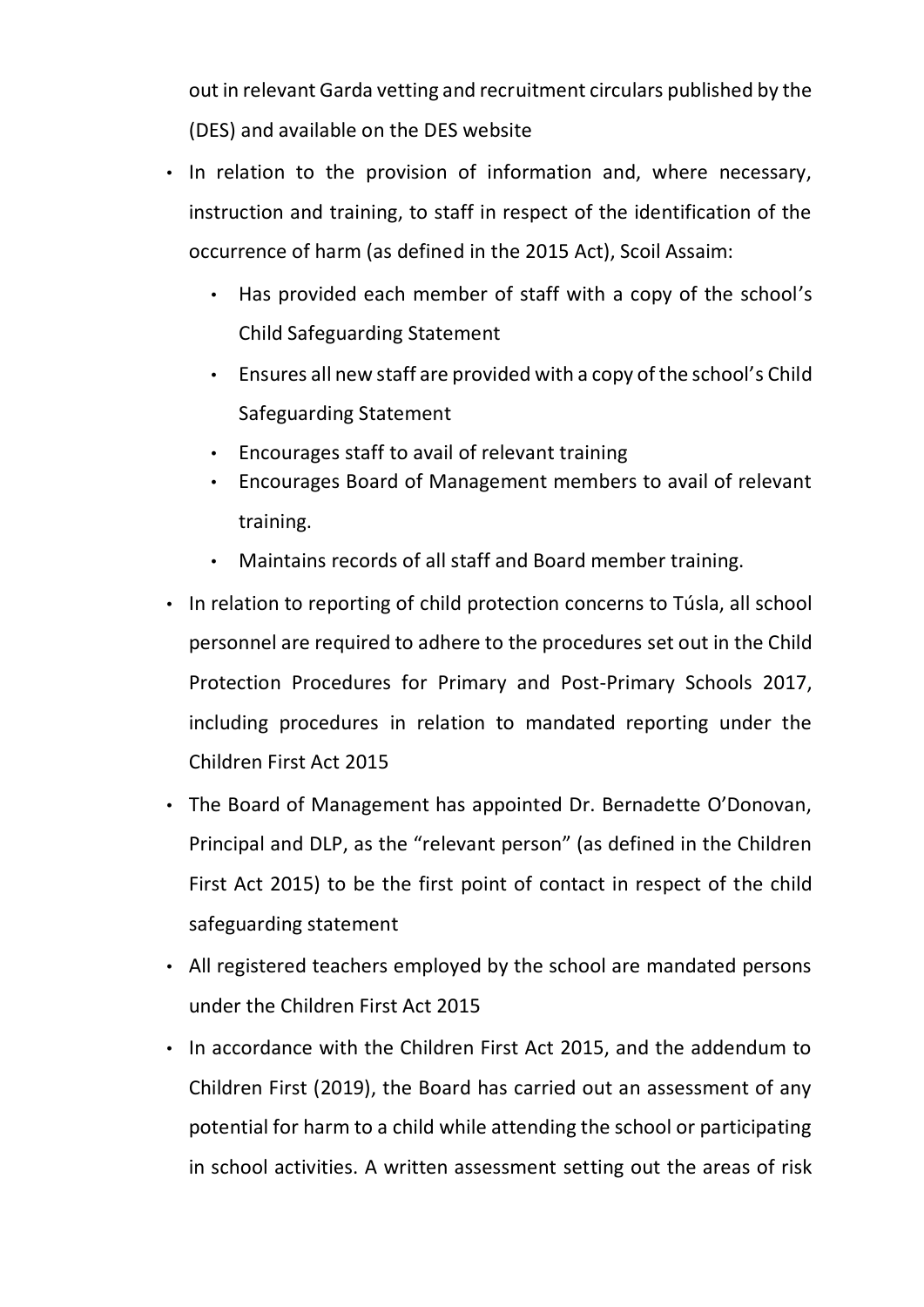identified and the school's procedures for managing those risks is included with the child safeguarding statement

- The various procedures referred to in this statement can be accessed via the school's website, the DES website or will be made available on request by the school
- 6. This Child Safeguarding Statement has been published on the Scoil Assaim website and has been provided to all members of school personnel, and the patron. It is accessible to all parents and guardians; a hard copy can be requested from the school secretary, if required. A copy of this statement will be made available to Túsla, and to the DES, on request.
- 7. This Child Safeguarding Statement will be reviewed annually or as soon as practicable after there has been a material change in any matter to which this statement refers.

This Child Safeguarding Statement was adopted by the Board of Management of Scoil Assaim in September 2020.

This Child Safeguarding Statement was reviewed by the Board of Management on September 23rd 2021.

Signed: *James Comerford* Date 23/09/2021 Chairperson, Board of Management

| Signed: Bernadette O'Donovan                   | Date 23/09/2021 |
|------------------------------------------------|-----------------|
| Principal/Secretary to the Board of Management |                 |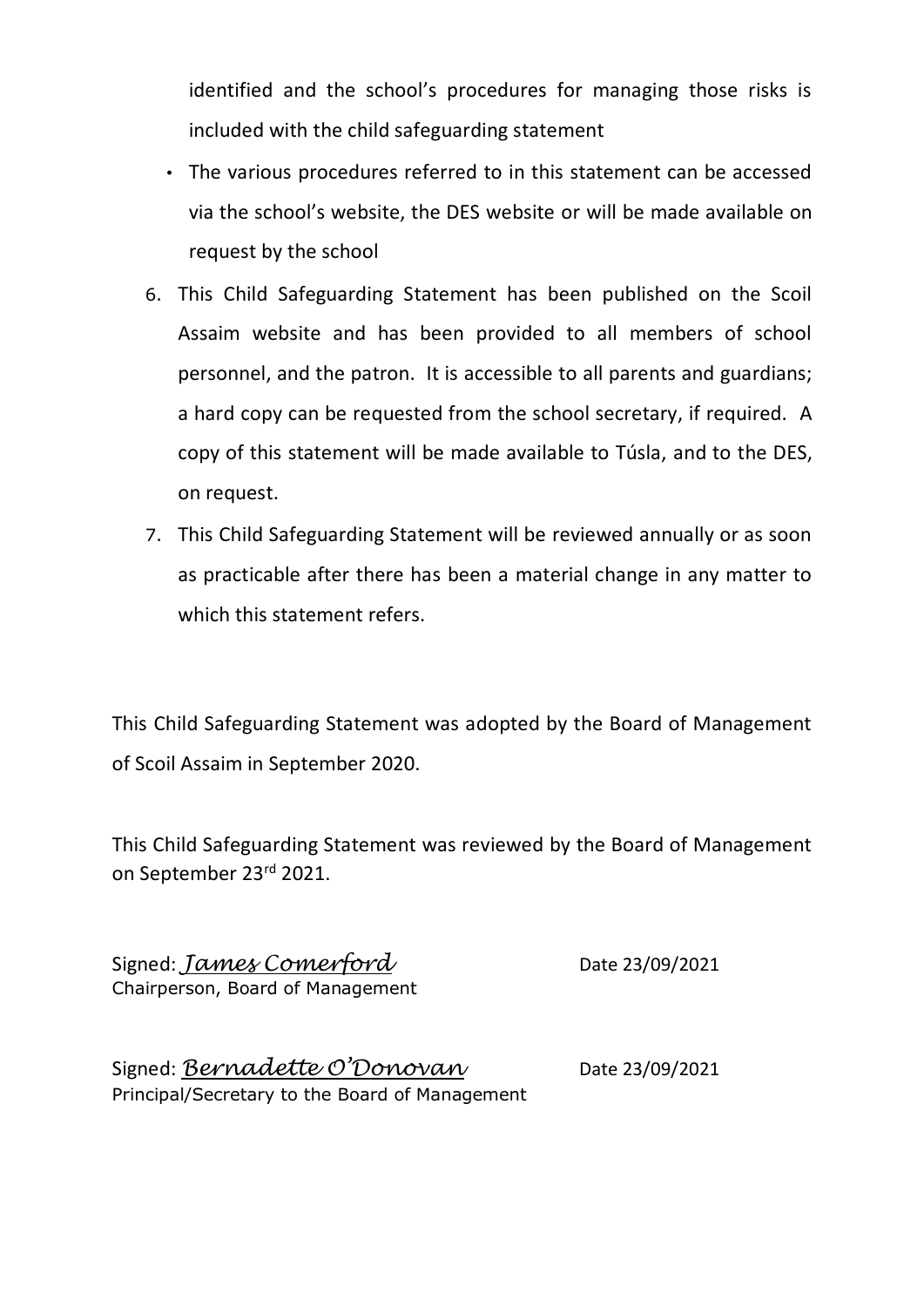In accordance with section 11 of the Children First Act 2015 and with the requirement of Chapter 8 of the *Child Protection Procedures for Primary and PostPrimary 2017*, the following is the Written Risk Assessment in Scoil Assaim BNS.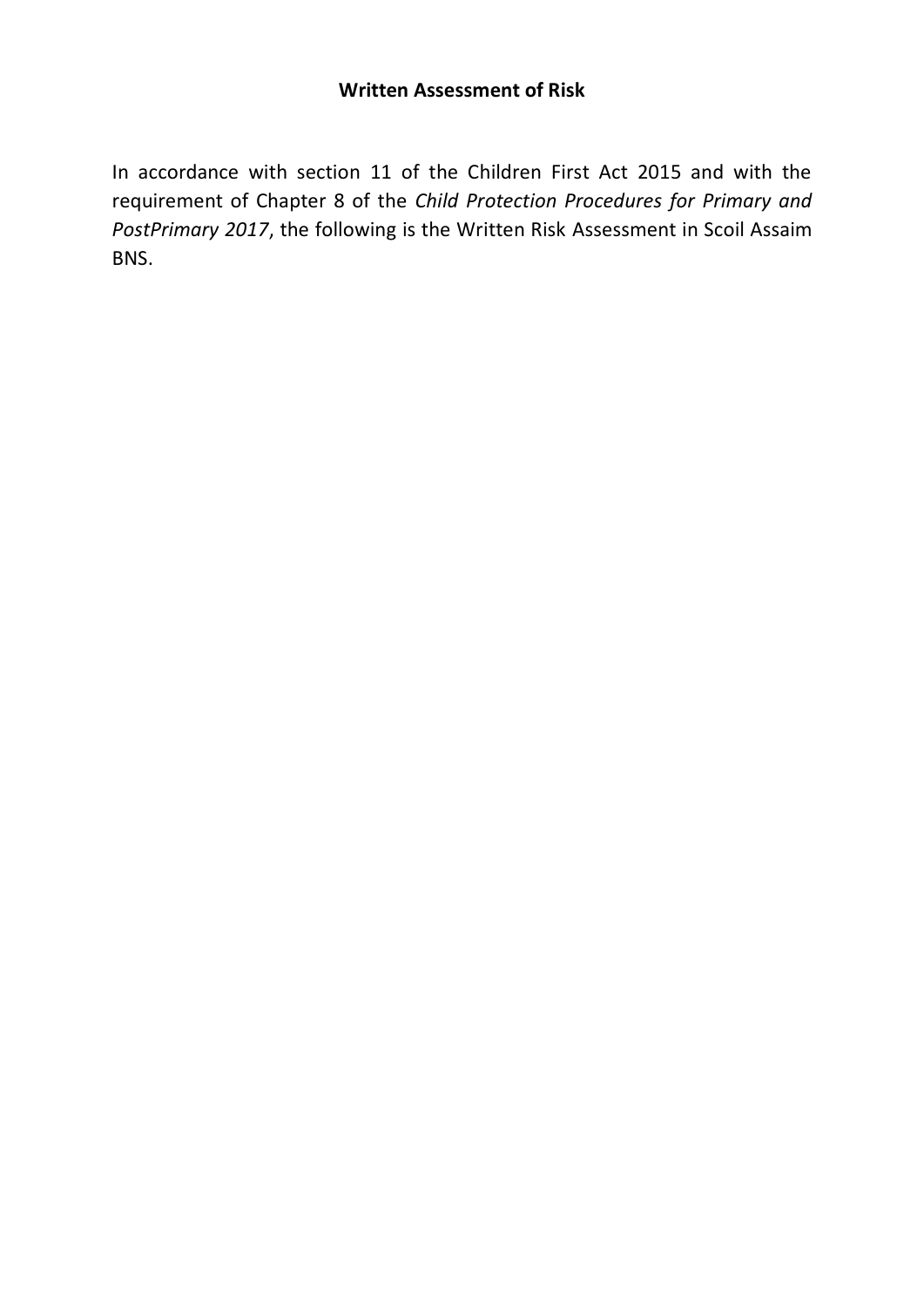| <b>Risk Identified</b>           |                      |                                                                                                                                                                                              |                                                                                                                                                                                                                                                                                                           |
|----------------------------------|----------------------|----------------------------------------------------------------------------------------------------------------------------------------------------------------------------------------------|-----------------------------------------------------------------------------------------------------------------------------------------------------------------------------------------------------------------------------------------------------------------------------------------------------------|
| <b>List of School Activities</b> | <b>Risk</b><br>Level | The school has identified the following<br><b>Risk of Harm</b>                                                                                                                               | Procedures in place to address these identified risks                                                                                                                                                                                                                                                     |
| Classroom teaching               | Low                  | • Risk of harm by school personnel                                                                                                                                                           | Teacher is present with students at all times or has<br>organised supervision otherwise<br>The class teacher is always present with<br>trainee/student teachers<br>Best practice is encouraged at all times<br>School Policy on Anti-Bullying<br><b>School Behaviour Policy</b>                           |
| Teaching with SEN pupils         | Medium               | • Risk of harm by school personnel                                                                                                                                                           | Intimate Care Policy<br><b>School SEN Policy</b><br>Visibility through glass panel in the door and/or open<br>door, where necessary<br><b>School Anti-Bullying Policy</b>                                                                                                                                 |
| <b>Tours/School Outings</b>      | High                 | Potential for unsupervised times in<br>changing rooms<br>Access to pupils by strangers or other<br>adults<br>Inappropriate behaviour by pupils<br>Dangers posed by unfamiliar<br>environment | Students are supervised at all times<br>Teachers supervise from outside changing areas<br>Mobile Phone Policy<br><b>Behaviour Policy</b>                                                                                                                                                                  |
| Lifts to matches/events          | High                 | Potential for unsupervised times in<br>changing rooms<br>Access to pupils by strangers or other<br>adults<br>Inappropriate behaviour by pupils                                               | Parents providing lifts will have been Garda vetted<br>Children always travel in pairs at least<br>Teachers travel in pairs in order to deal with a child<br>who needs a lift home following the event<br>Car insurance needs to be investigated in order to<br>ensure all are insured for safety reasons |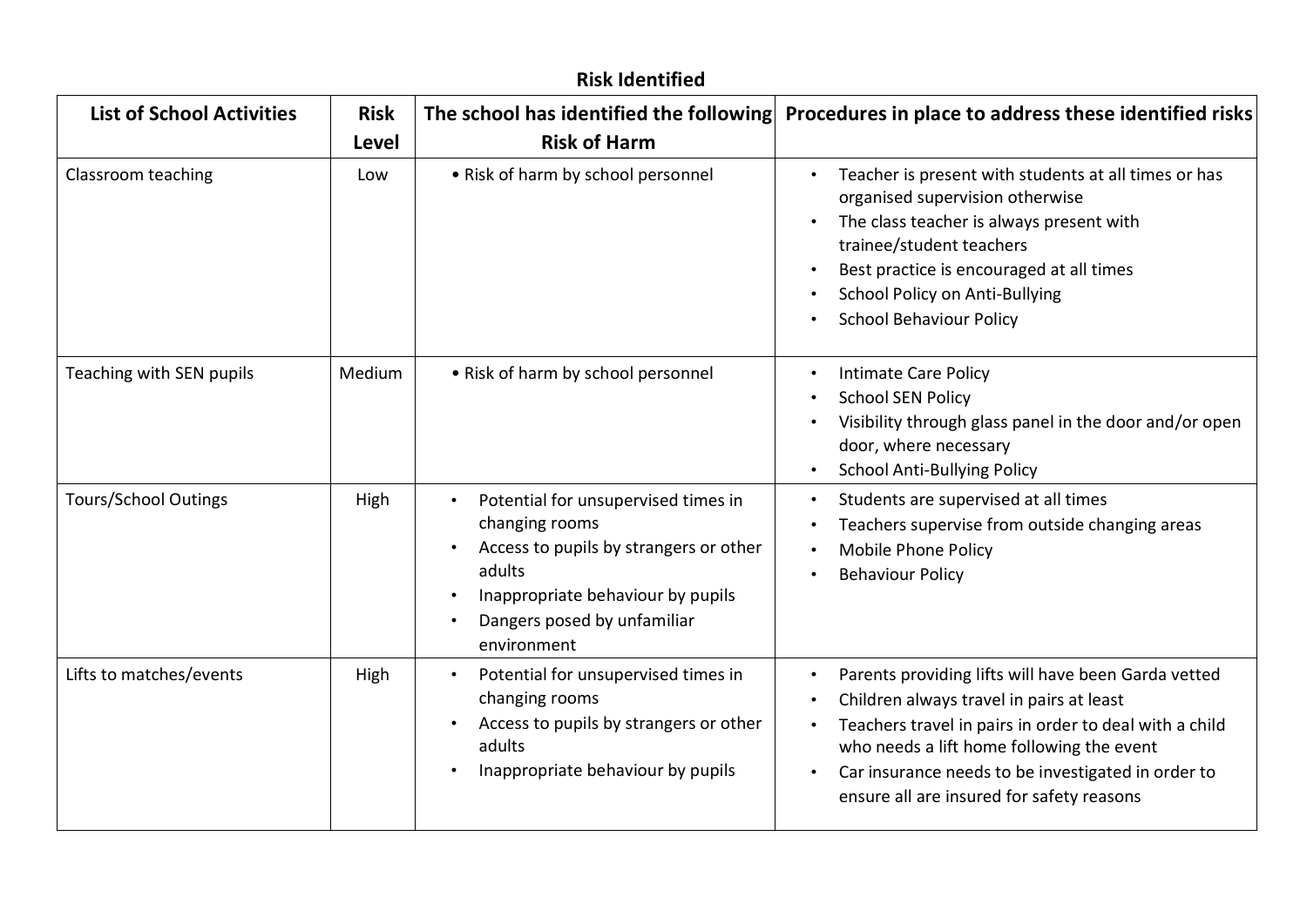| Training | High | Risk of harm by school personnel | Training is supervised by teachers<br>Students are accompanied off the astro pitch and |
|----------|------|----------------------------------|----------------------------------------------------------------------------------------|
|          |      |                                  | school grounds by teachers                                                             |

|                                 |        | Potential for unsupervised times in<br>$\bullet$<br>changing rooms<br>Inappropriate behaviour by pupils | Parents are provided with a clear time frame for<br>training and either collect students afterwards or give<br>permission for students to travel home independently                                 |
|---------------------------------|--------|---------------------------------------------------------------------------------------------------------|-----------------------------------------------------------------------------------------------------------------------------------------------------------------------------------------------------|
| <b>Changing for Matches</b>     | High   | Potential for unsupervised times in<br>$\bullet$<br>changing rooms<br>Inappropriate behaviour by pupils | Students change in the classroom or the toilets, with a<br>teacher present outside the door                                                                                                         |
|                                 |        |                                                                                                         | Mobile Phone Policy                                                                                                                                                                                 |
| <b>School Concerts</b>          | Medium | Risk of harm by school personnel<br>Dangers posed by unfamiliar<br>environment                          | Garda Vetting of all personnel involved is a<br>requirement<br>Students are supervised by teachers.<br>Students are collected from a designated supervised<br>classroom for night time performances |
| <b>Transition Year Students</b> | Medium | Risk of harm to pupils<br>$\bullet$                                                                     | Transition year students are supervised by the class<br>teachers<br>All Transition year students are Garda vetted                                                                                   |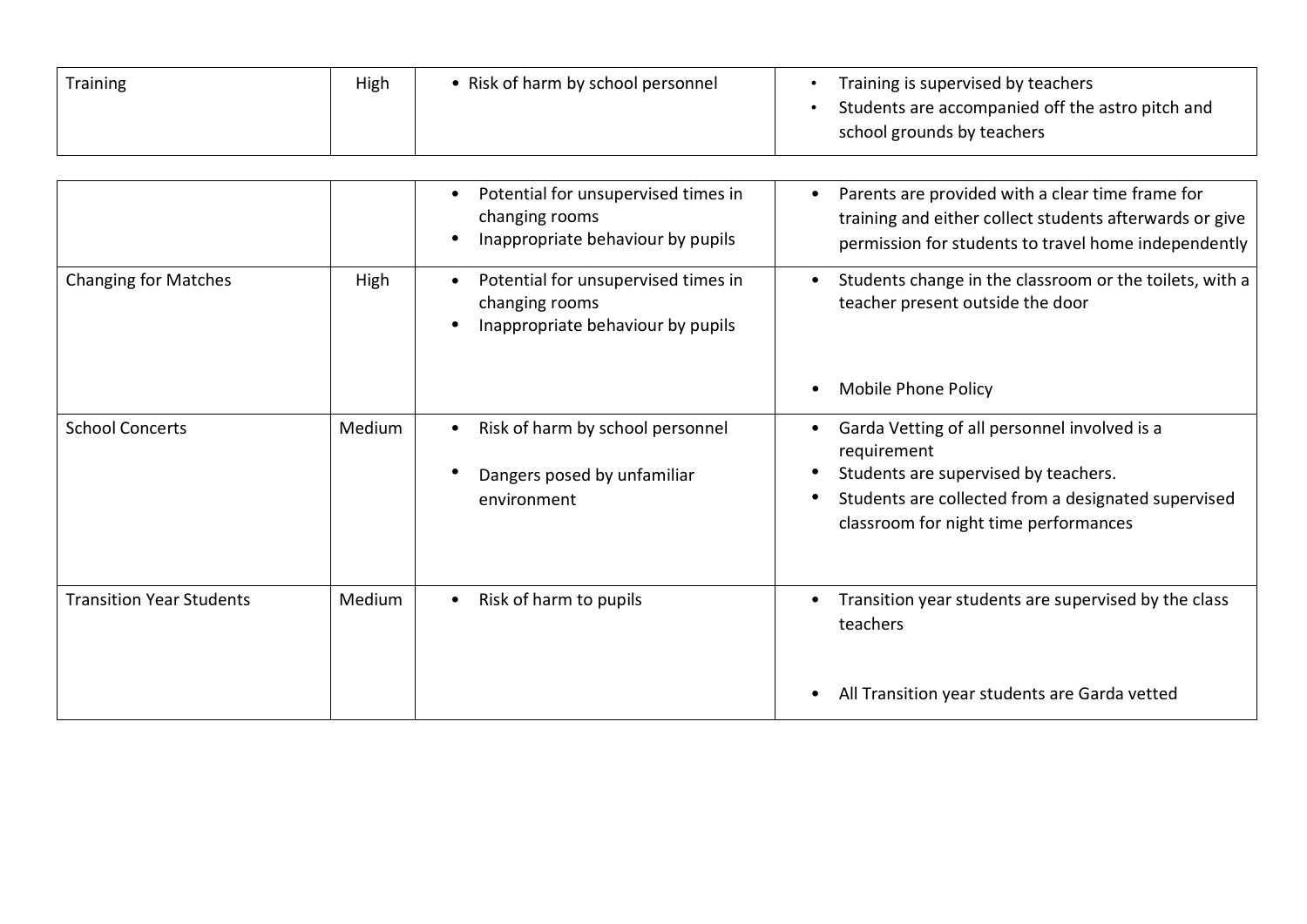| <b>Extra-Curricular Teachers</b> | Medium | Risk of harm to pupils.<br>$\bullet$<br>Risk of harm not being reported<br>properly or promptly by school<br>personnel                                                      | All teachers are Garda Vetted.<br>The class teacher remains in the class should an<br>external visitor be working on a project with the class |
|----------------------------------|--------|-----------------------------------------------------------------------------------------------------------------------------------------------------------------------------|-----------------------------------------------------------------------------------------------------------------------------------------------|
| <b>Administration of Meds</b>    | Low    | Risk of harm not being recognised by<br>school personnel Risk of harm not<br>being reported properly or promptly<br>by school personnel<br>Risk of harm by school personnel | <b>Medicine Administration Policy</b><br>A second SNA will be present while meds or injections<br>are being administered                      |

|                                                                                                     |        |                                                                                                                                                                                                                   | First Aid training made available to school personnel<br>In the event of a student leaving the yard as a result of<br>injury, a teacher/SNA will accompany him inside                                                                                                                                       |
|-----------------------------------------------------------------------------------------------------|--------|-------------------------------------------------------------------------------------------------------------------------------------------------------------------------------------------------------------------|-------------------------------------------------------------------------------------------------------------------------------------------------------------------------------------------------------------------------------------------------------------------------------------------------------------|
| Supervision                                                                                         | Low    | Risk of harm not being recognised by<br>school personnel Risk of harm not<br>being reported properly or promptly<br>by school personnel<br>Risk of harm by school personnel.<br>Inappropriate behaviour by pupils | Individual students are not permitted to remain in a<br>classroom by themselves<br>The class teacher is responsible for supervision at all<br>times<br>The class teacher will accompany students both to<br>and from the yard<br>The class teacher will supervise students taking part in<br>any activities |
| Use of tablet devices and<br>smartphones in the classroom<br>and in the course of the school<br>day | Medium | Risk of harm associated with misuse,<br>abuse of devices and various<br>associated technologies                                                                                                                   | Acceptable Use Policy<br>Anti-Bullying Policy                                                                                                                                                                                                                                                               |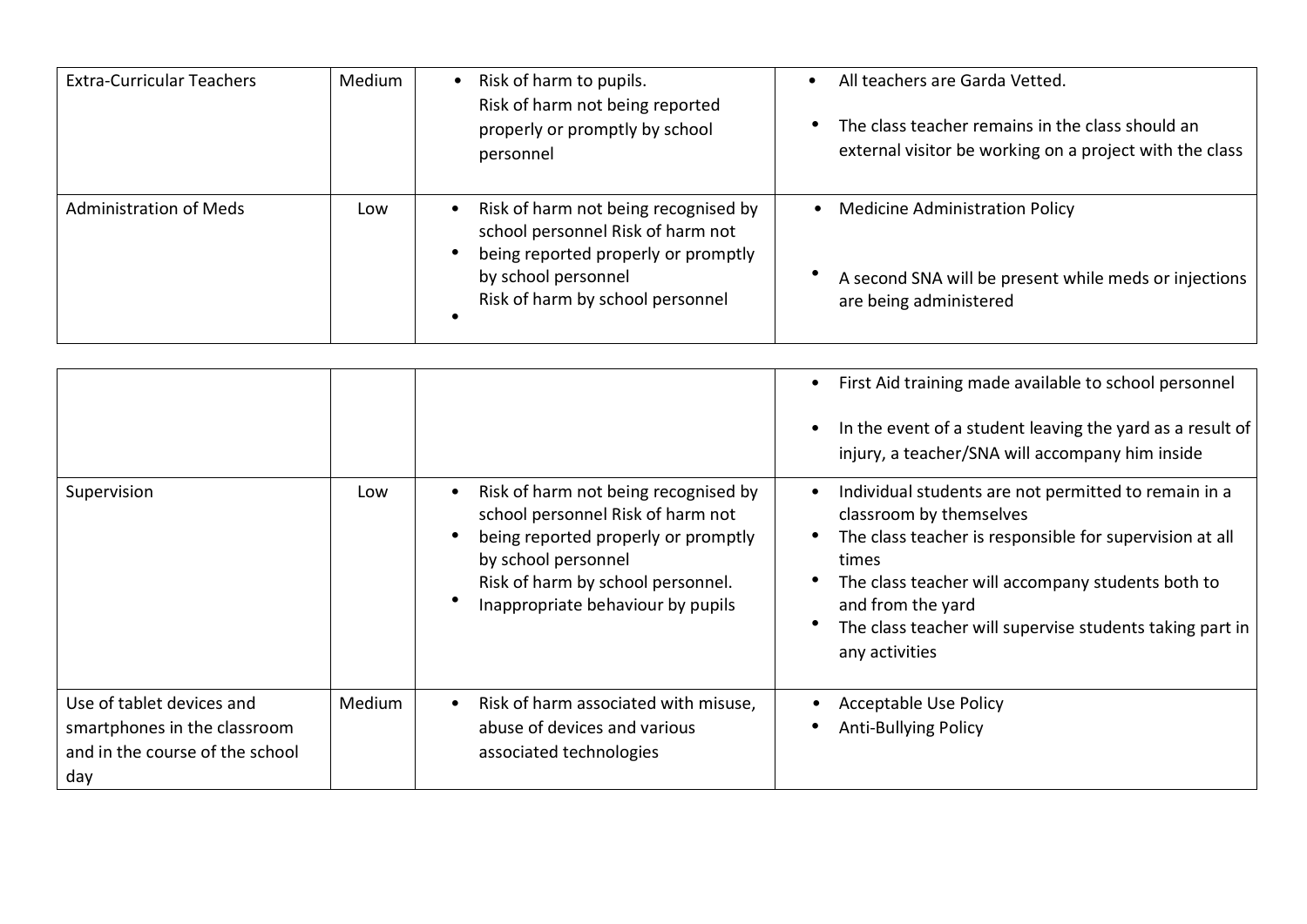| <b>Access to School</b>  | Medium | Risk of harm to pupils by strangers or<br>$\bullet$<br>other adults.<br>Flight risk for some pupils.<br>$\bullet$                                                     | All visitors during the school day must enter via the<br>$\bullet$<br>'buzzer' entrance at the secretary's office. The school<br>secretary will admit people, if appropriate to do so.<br>No visitors are permitted to move around the school<br>unaccompanied.<br>The main school gates (into the yard) are kept locked<br>during school hours |
|--------------------------|--------|-----------------------------------------------------------------------------------------------------------------------------------------------------------------------|-------------------------------------------------------------------------------------------------------------------------------------------------------------------------------------------------------------------------------------------------------------------------------------------------------------------------------------------------|
| <b>Recreation Breaks</b> | Low    | Risk of harm not being recognised by<br>school personnel                                                                                                              | Children are accompanied by teacher to the yard to<br>ensure the supervising teacher is on duty<br>Teacher and SNAs supervise yard activities                                                                                                                                                                                                   |
|                          |        | Risk of harm not being reported<br>$\bullet$<br>properly or promptly by school<br>personnel<br>Risk of harm by school personnel.<br>Inappropriate behaviour by pupils | <b>Behaviour Policy</b>                                                                                                                                                                                                                                                                                                                         |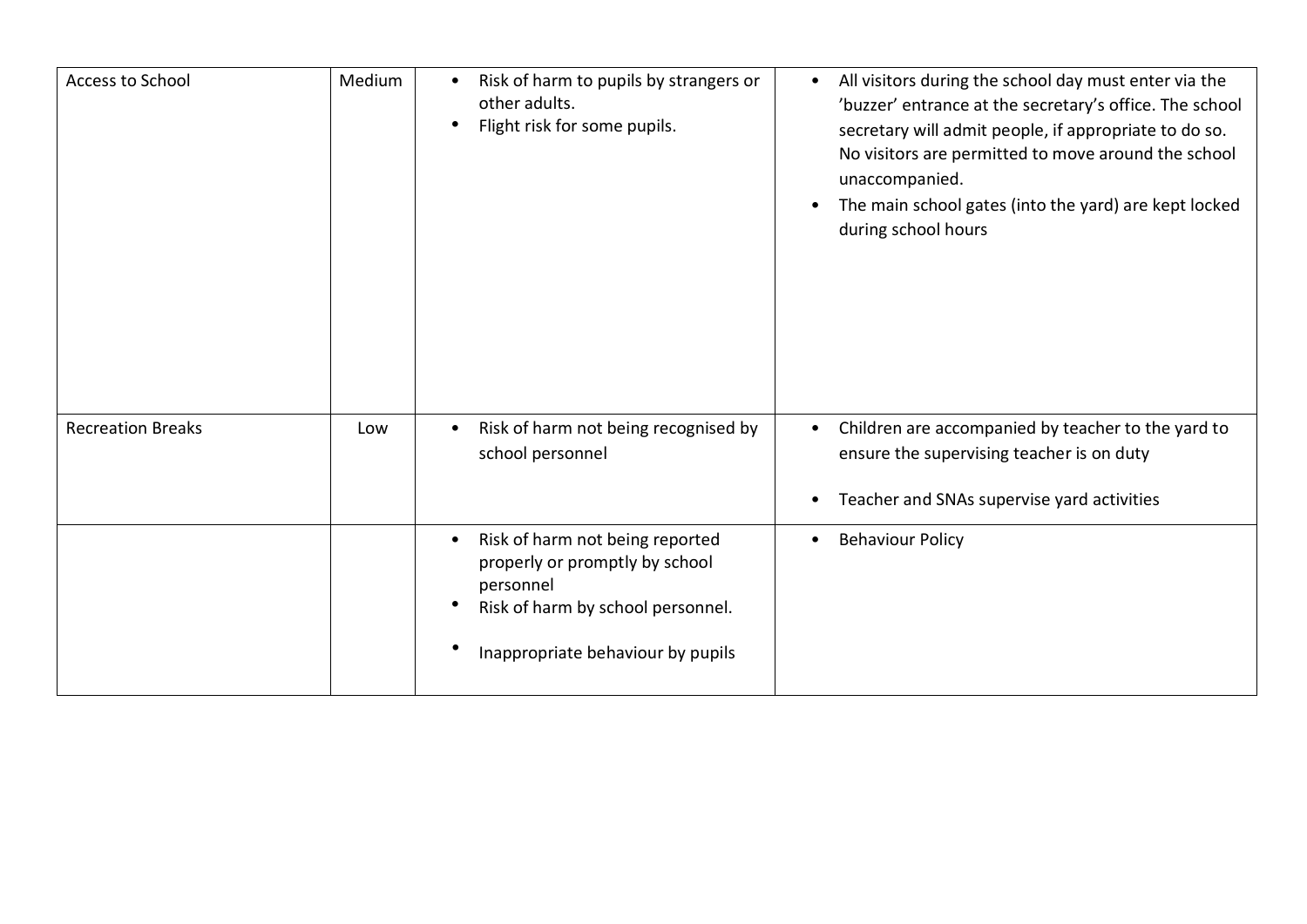| <b>Arrival and Dismissal from School</b>                                                                      | Medium | Risk of harm not being recognised by<br>$\bullet$<br>school personnel Risk of harm not<br>being reported properly or promptly<br>$\bullet$<br>by school personnel<br>Risk of harm by school personnel<br>Inappropriate behaviour by pupils | The children are supervised by staff on duty from<br>$\bullet$<br>8.40am<br>The students are accompanied by their teacher to the<br>gate at home time.<br>Class teachers remain on duty until all boys have been<br>collected, or have gone home unaccompanied, with<br>parental permission |
|---------------------------------------------------------------------------------------------------------------|--------|--------------------------------------------------------------------------------------------------------------------------------------------------------------------------------------------------------------------------------------------|---------------------------------------------------------------------------------------------------------------------------------------------------------------------------------------------------------------------------------------------------------------------------------------------|
| Care needs of students with SEN                                                                               | High   | Risk of harm by school personnel.<br>$\bullet$                                                                                                                                                                                             | All SNAs are trained<br>Two members of staff are present if intimate<br>care/toileting is required<br>All staff are Garda Vetted                                                                                                                                                            |
| Use of videos/photography<br>website.                                                                         | High   | Risk of inappropriate use of material<br>$\bullet$                                                                                                                                                                                         | <b>ICT Acceptable Use Policy</b><br>$\bullet$<br>Parental permission is required                                                                                                                                                                                                            |
| Online Teaching and Learning                                                                                  | Medium | Risk of harm due to inappropriate use<br>of online remote teaching and<br>learning communication platforms                                                                                                                                 | The school's Acceptable Use Policy will apply during<br>$\bullet$<br>the provision of online teaching and remote learning                                                                                                                                                                   |
| <b>Recruitment of School Personnel</b><br>including:<br><b>Teachers</b><br><b>SNAs</b><br>Caretaker/Secretary | Medium | Risk of harm by school Personnel<br>$\bullet$                                                                                                                                                                                              | Child Safeguarding Statement and DES<br>procedures made available to all staff.<br>Staff to complete Túsla training module<br>Vetting procedures.                                                                                                                                           |